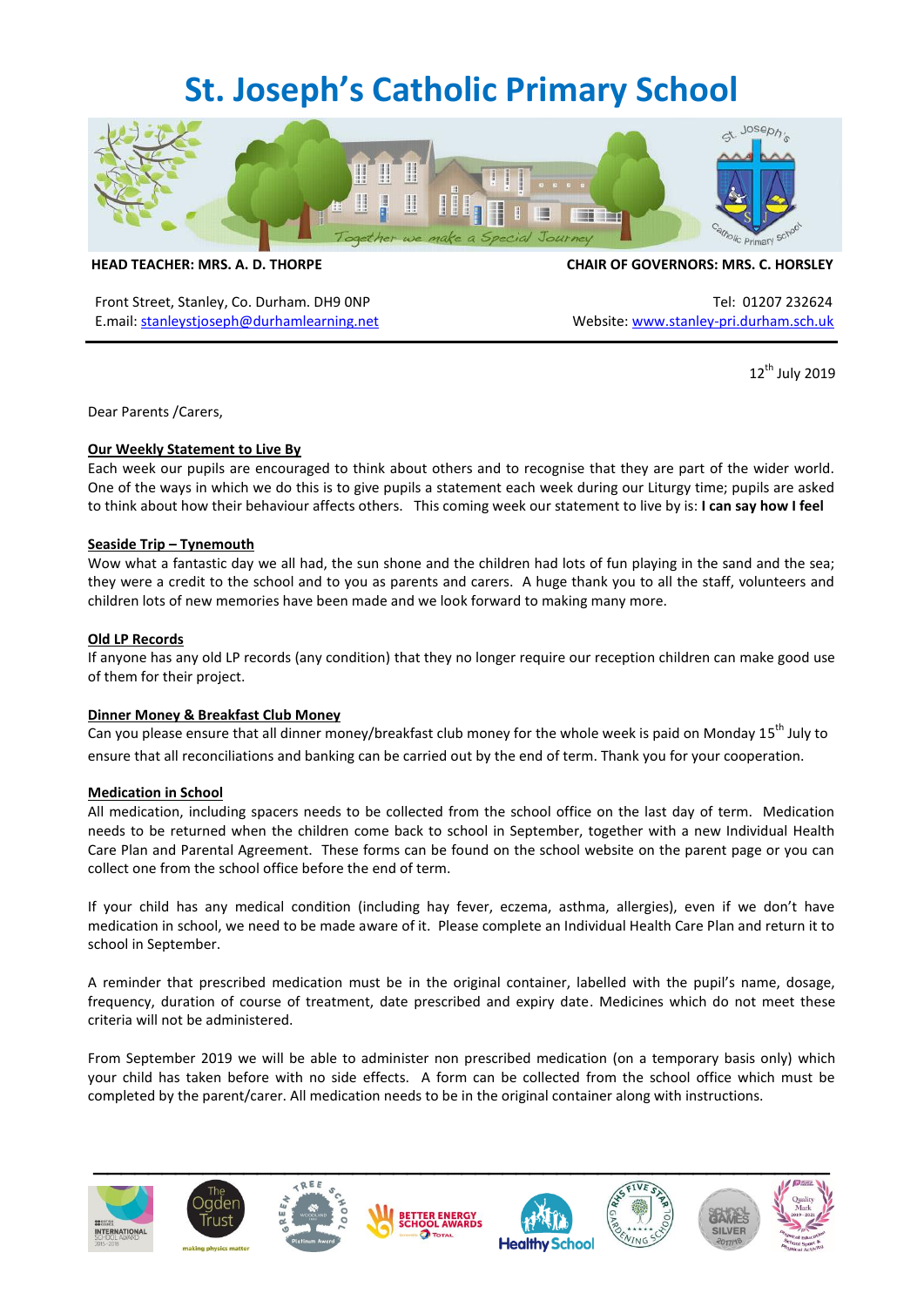Please note that **all medication** must be handed into and collected from the school office by **an adult**. Medication will not be accepted from a child. Thank you for your cooperation.

#### **Fr Kevin**

In further news, Fr Kevin is now staying on until at least September 2019. We will therefore postpone his leavers mass until a final date has been set. Many thanks for your contributions to his leaver's gift – donations can continue be handed into the main office.

# **Uniform**

Can parents ensure that all uniform is labelled with their child's name & year group? Also we would be grateful if you check uniform and return any to school which does not belong to your child. Can I also draw your attention to the school uniform policy which is available on our website, a number of children are wearing trainers and football shoes to school, please note that the policy states black school shoes and NOT trainers. From September 2019, the uniform policy will be strictly enforced and staff will ring you if your child is not wearing the correct uniform. I look forward to you all supporting us to ensure that your children always look smart and ready to learn. Please note that we do not require any spare uniform.

A reminder that:

- Absolutely no jewellery (except watches) is allowed. Please note this includes earrings, regardless of when a child's ears were pierced
- Long hair must be tied back at all times with blue, white, grey or black plain hair ties/bobbles or slides
- No oversize bags are allowed
- Children must not come to school with **dyed hair, shaved in lines or any extreme styles**

# **Nursey**

Please see attached letter from Mrs C Horsley Chair of Governors, regarding the opening of a school based nursery.

# **Parent Pay**

Starting in September we will be introducing a more convenient way to pay for school meals, breakfast club and other school items online, using a secure service called ParentPay*.* Please see attached letter for more information. Activation codes will be sent home next week.

| <b>Attendance of the Week</b> |              |                                              |              |              |  |
|-------------------------------|--------------|----------------------------------------------|--------------|--------------|--|
|                               |              | The attendance for last week was as follows: |              |              |  |
| Reception 96.9%               |              | Year 1 98.4 %                                | Year 2 99.3% | Year 3 99.3% |  |
|                               | Year 4 95.3% | Year 5 96.3%                                 | Year 6 100%  |              |  |

Many congratulations to Year 6 who have had a marvellous 100% attendance for this week. Year 6 will be rewarded with an extra slot of outdoor time in the sunshine. This gives the school an overall weekly attendance of 98.0% for the week.

# **A reminder that the last day of term is Thursday 18th July.**

Best Wishes,

APTHHttett

**Mrs A. D. Thorpe Headteacher**









**\_\_\_\_\_\_\_\_\_\_\_\_\_\_\_\_\_\_\_\_\_\_\_\_\_\_\_\_\_\_\_\_\_\_\_\_\_\_\_\_\_\_\_\_\_\_\_\_\_\_\_\_\_\_**